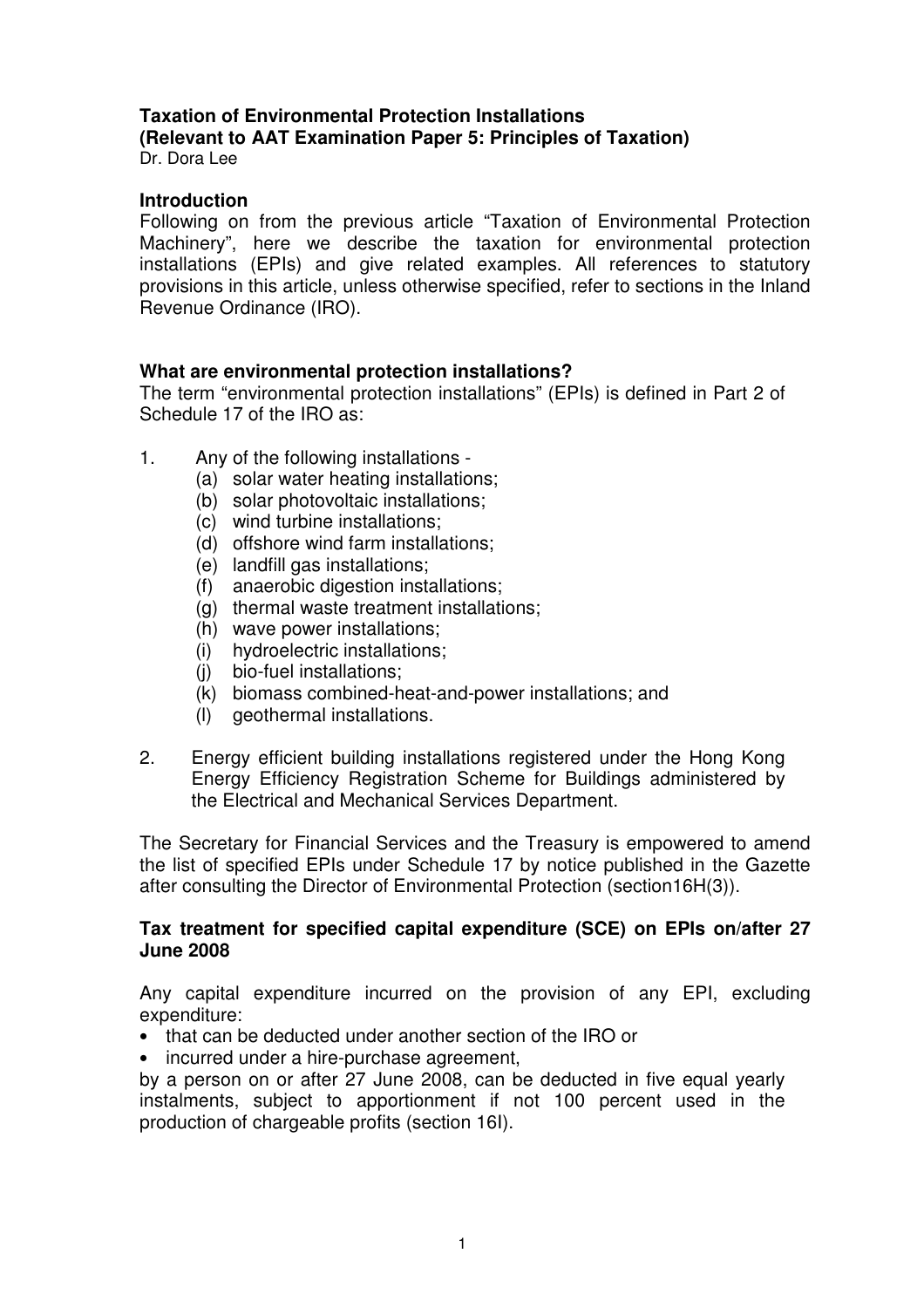In July 2008, A Ltd incurred \$500,000 on the provision of solar water heating installations (EPI A) for its industrial building. A Ltd prepares its accounts to 30 November each year.

As the expenditure was incurred on the provision of EPIs on or after 27 June 2008 during the basis period from 1 December 2007 to 30 November 2008, A Ltd can claim a deduction of \$100,000 (i.e. \$500,000 / 5) in respect of EPI A for each of the five years of assessment 2008/09, 2009/10, 2010/11, 2011/12 and 2012/13 if it continues to use EPI A up to the end of the basis period for the year of assessment 2012/13.

| Year of assessment 2008/09 | FPI A     | Deduction |
|----------------------------|-----------|-----------|
|                            |           |           |
| Cost                       | 500,000   |           |
| Deduction                  | (100,000) | 100,000   |
| Unallowed amount c/f       |           |           |

# **Tax treatment on disposal of EPIs**

If any EPI in respect of which a deduction has been allowed under section 16I in ascertaining the profits from a trade, profession or business, is subsequently sold -

- (a) if the unallowed amount exceeds the relevant proceeds of sale, the excess shall be deducted for the year of assessment in the basis period for which the sale occurs;
- (b) if there is an unallowed amount but the relevant proceeds of sale exceed that amount,

the excess shall, to the extent that it is not otherwise chargeable to tax and does not exceed the amount of the deduction, be treated as a trading receipt of the trade, profession or business, arising in or derived from Hong Kong and accruing –

- (i) at the time of the sale; or
- (ii) if the sale occurs on or after the date on which the trade, profession or business is permanently discontinued, immediately before the date of discontinuance; or
- (c) if there is no unallowed amount, the relevant proceeds of sale shall, to the extent that they are not chargeable to tax and do not exceed the amount of the deduction, be treated as a trading receipt of the trade, profession or business, arising in or derived from Hong Kong and accruing –
	- (i) at the time of the sale; or
	- (ii) if the sale occurs on or after the date on which the trade, profession or business is permanently discontinued, immediately before the date of discontinuance (section 16J(3)).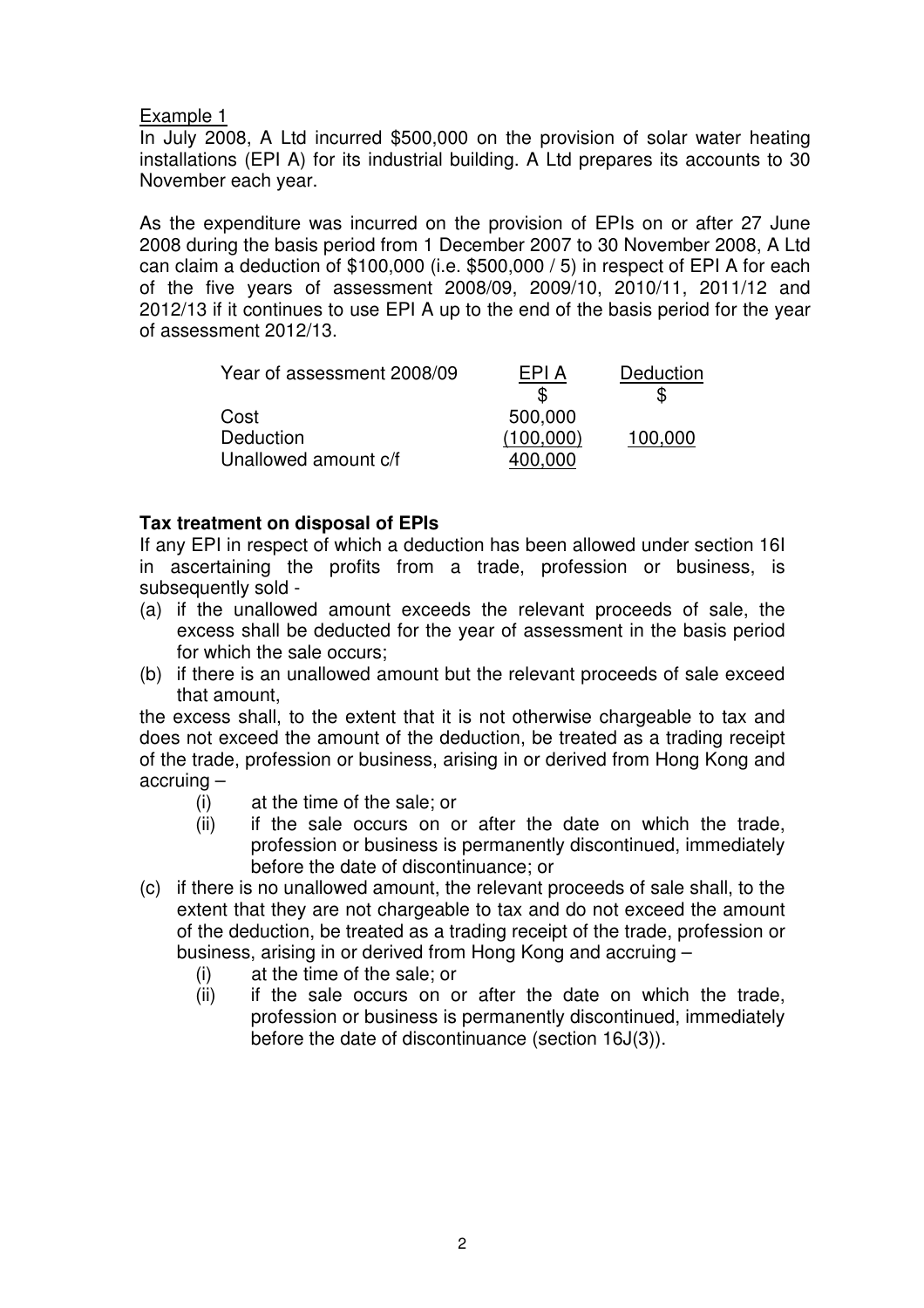In October 2009, A Ltd in Example 1 sold EPI A to an unrelated company for \$320,000.

| Year of assessment 2009/10 | EPI A     | Deduction |
|----------------------------|-----------|-----------|
|                            |           | S         |
| Unallowed amount b/f       | 400,000   |           |
| Less: Sale proceeds        | (320,000) |           |
| Allowable deduction        | 80,000    | 80,000    |

As the unallowed amount exceeds the sale process, the excess amount of \$80,000 is deductible for the year of assessment 2009/10.

#### Example 3

If A Ltd in Example 1 sold EPI A to an unrelated company for \$320,000 in December 2009 instead, the sale proceeds would exceed the unallowed amount.

| Year of assessment 2009/10 | EPI A     |
|----------------------------|-----------|
|                            | \$        |
| Unallowed amount b/f       | 400,000   |
| Deduction for the year     | (100,000) |
| Unallowed amount           | 300,000   |
| Year of assessment 2010/11 |           |
| Less: Sale proceeds        | (320,000) |
| Deemed trading receipt     | (20,000)  |

The excess of the sale proceeds over the unallowed amount, i.e. \$20,000, is deemed to be a trading receipt and is chargeable to profits tax for the year of assessment 2010/11.

If the sale proceeds were \$520,000 instead of \$320,000, the excess would be \$220,000 instead of \$20,000. As only \$200,000 in total has been allowed to be deducted previously, the deemed trading receipt is restricted to \$200,000.

#### Example 4

If A Ltd in Example 1 will sell EPI A to an unrelated company for \$50,000 in December 2013, there will be no unallowed amount (see calculation below) brought forward to the year of assessment 2013/14, and the whole sale proceeds of \$50,000 will be chargeable to profits tax in the year of assessment 2013/14.

| Year of assessment 2009/10 | EPI A     |
|----------------------------|-----------|
|                            |           |
| Unallowed amount b/f       | 400,000   |
| Deduction for the year     | (100,000) |
| Unallowed amount           | 300,000   |
| Year of assessment 2010/11 |           |
| Deduction for the year     | (100,000) |
| Unallowed amount           | 200,000   |
| Year of assessment 2011/12 |           |
| Deduction for the year     | (100,000) |
| Unallowed amount           | 100,000   |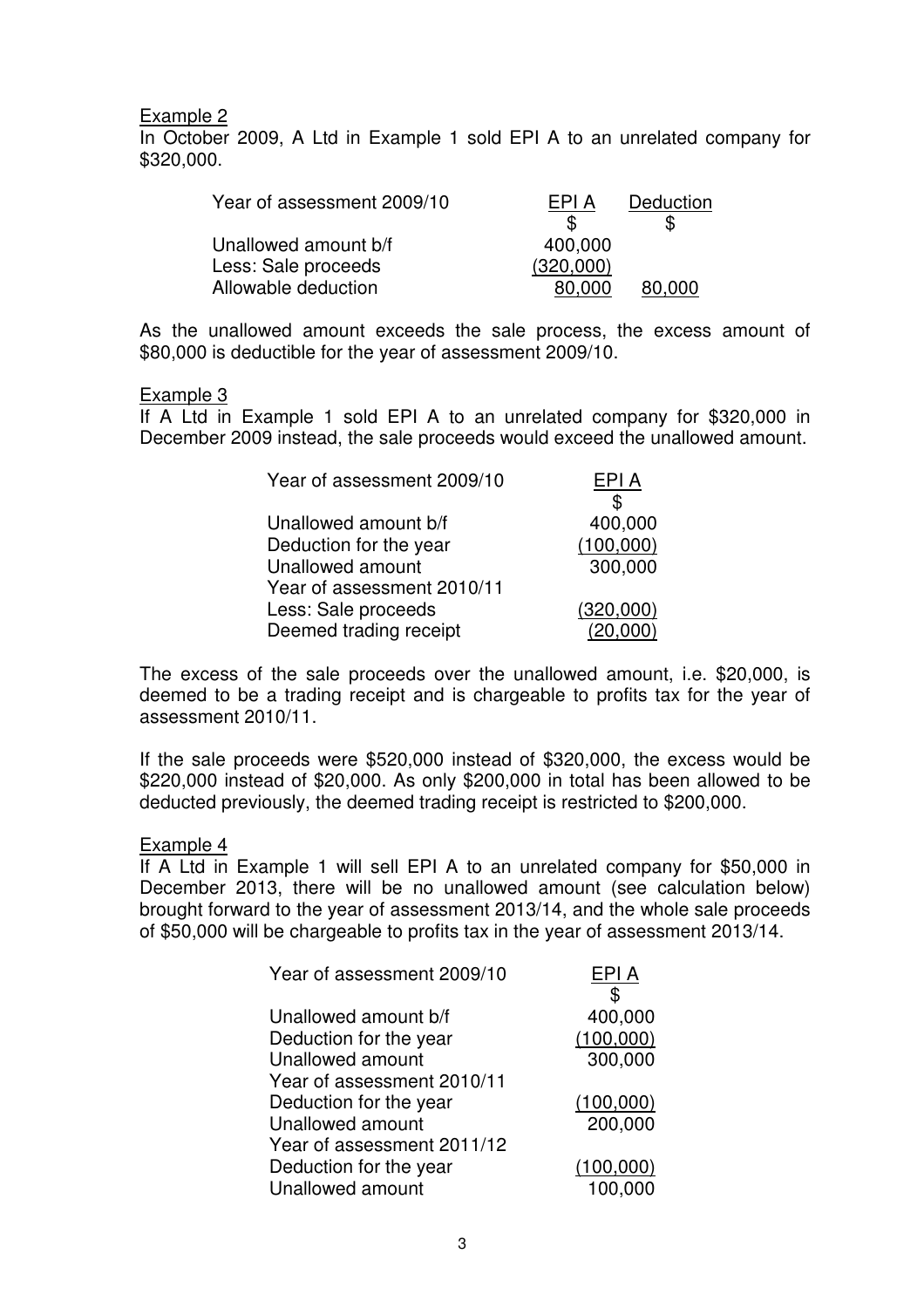Year of assessment 2012/13 Deduction for the year (100,000) Unallowed amount 0

# **Sale of EPIs between connected persons**

If, in relation to a sale of EPIs,

- (a) the buyer is a person over whom the seller has control;
- (b) the seller is a person over whom the buyer has control;
- (c) both the seller and the buyer are under the common control of same person; or
- (d) the sale is between a husband and his wife, not being a wife living apart from her husband,

the Commissioner of Inland Revenue (CIR) shall, if he is of the opinion that the sale price of the facility does not represent its true market value at the time of the sale, determine such true market value, and the amount so determined shall be treated as the proceeds of that sale (section 16J(4)).

# Example 5

If A Ltd in Example 2 sold EPI A to a connected person for \$200,000 while the market value was \$320,000, the CIR can treat \$320,000 as the sale proceeds of EPI A.

# **Destruction of EPIs**

If any EPI in respect of which a deduction has been allowed to a person is subsequently destroyed –

- (a) the EPI shall be treated as if it had been sold immediately before the destruction; and
- (b) any insurance money or other compensation of any description received by the person in respect of the destruction and any money received by him in respect of the remains of the EPI shall be treated as the proceeds of that sale (section 16J(5)).

# **Time of sale of EPIs**

The time of the sale, in relation to any EPIs, shall be taken as:

- the time of completion of the sale of the EPIs, or
- the time when possession of the EPIs is given,

whichever is the earlier (section 16J(6)).

# **Tax treatment of for SCE on EPIs acquired before 27 June 2008**

Subject to an election under section  $16K(7)$ , if  $-$ 

- (a) immediately before 27 June 2008, a person is entitled to an interest in any building or structure that is an EPI; and
- (b) that interest is the relevant interest in relation to the capital expenditure incurred on the construction of that building or structure,

that person shall, for the purposes of section 16I, be deemed to have incurred SCE, on 27 June 2008, in relation to that building or structure (section 16K(4)).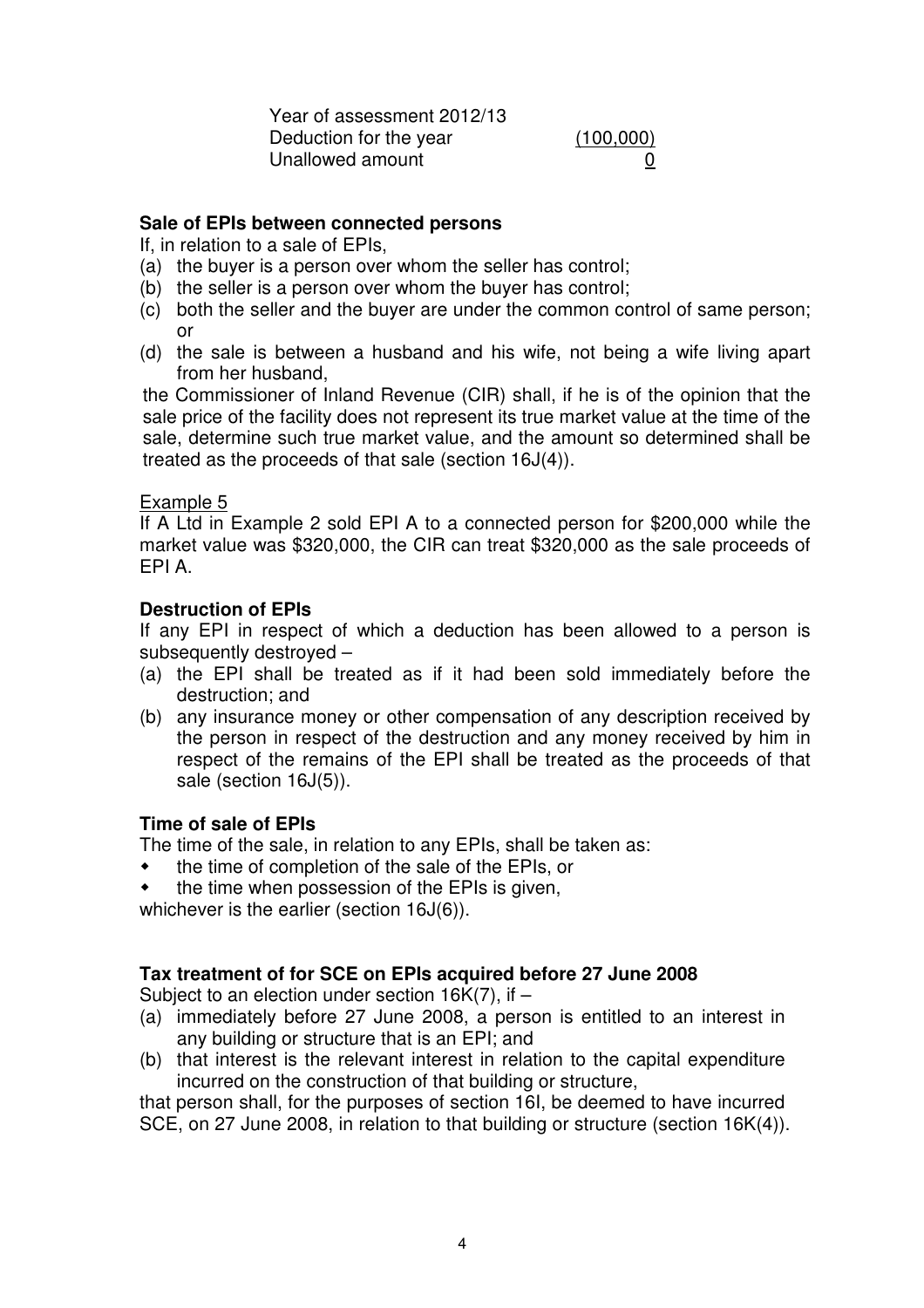In October 2005, B Ltd bought a commercial building and used it as its office. The cost of construction of the building, excluding land cost, was \$100,000,000. In the year ended 30 June 2007, B Ltd incurred \$20,000,000 on the provision of energy efficient building installations registered under the Hong Kong Energy Efficiency Registration Scheme for Buildings administered by the Electrical and Mechanical Services Department (EPI B).

The commercial building allowances claimed by B Ltd in respect of the commercial building and EPI B before the year of assessment 2008/09 were as follows:

|                            | Commercial  |            |           |
|----------------------------|-------------|------------|-----------|
| Year of assessment 2006/07 | building    | EPI B      | Deduction |
|                            | \$          | \$         | \$        |
| Qualifying expenditure     | 100,000,000 |            |           |
| Annual allowance 4%        | (4,000,000) |            | 4,000,000 |
| Residue of expenditure     | 96,000,000  |            |           |
| Year of assessment 2007/08 |             |            |           |
| Qualifying expenditure     |             | 20,000,000 |           |
| Annual allowance 4%        | (4,000,000) | (800,000)  | 4,800,000 |
| Residue of expenditure     | 92.000.000  | 19,200,000 |           |

If B Ltd made an election under section 16K(7), it will be deemed to have incurred SCE of \$19,200,000 on EPI B on 27 June 2008.

Subject to an election under section 16K(7), if –

- (a) immediately before the commencement date, a person is entitled to an interest in any building or structure that would otherwise have qualified as an EPI but for the fact that that building or structure does not comply with the registration requirement under Part 2 of Schedule 17; and
- (b) that interest is the relevant interest in relation to the capital expenditure incurred on the construction of that building or structure,

that person shall, for the purposes of section 16I, be deemed to have incurred SCE in relation to that building or structure on the date on which the registration requirement is complied with (section 16K(5)).

The SCE deemed to have been incurred in relation to any building or structure under section 16K (4) or (5) shall be:

- the residue of expenditure in relation to that building or structure immediately before 27 June 2008, or
- the residue of expenditure in relation to that building or structure immediately before the date on which the registration requirement under Part 2 of Schedule 17 is complied with,

whichever is applicable (section 16K(6)).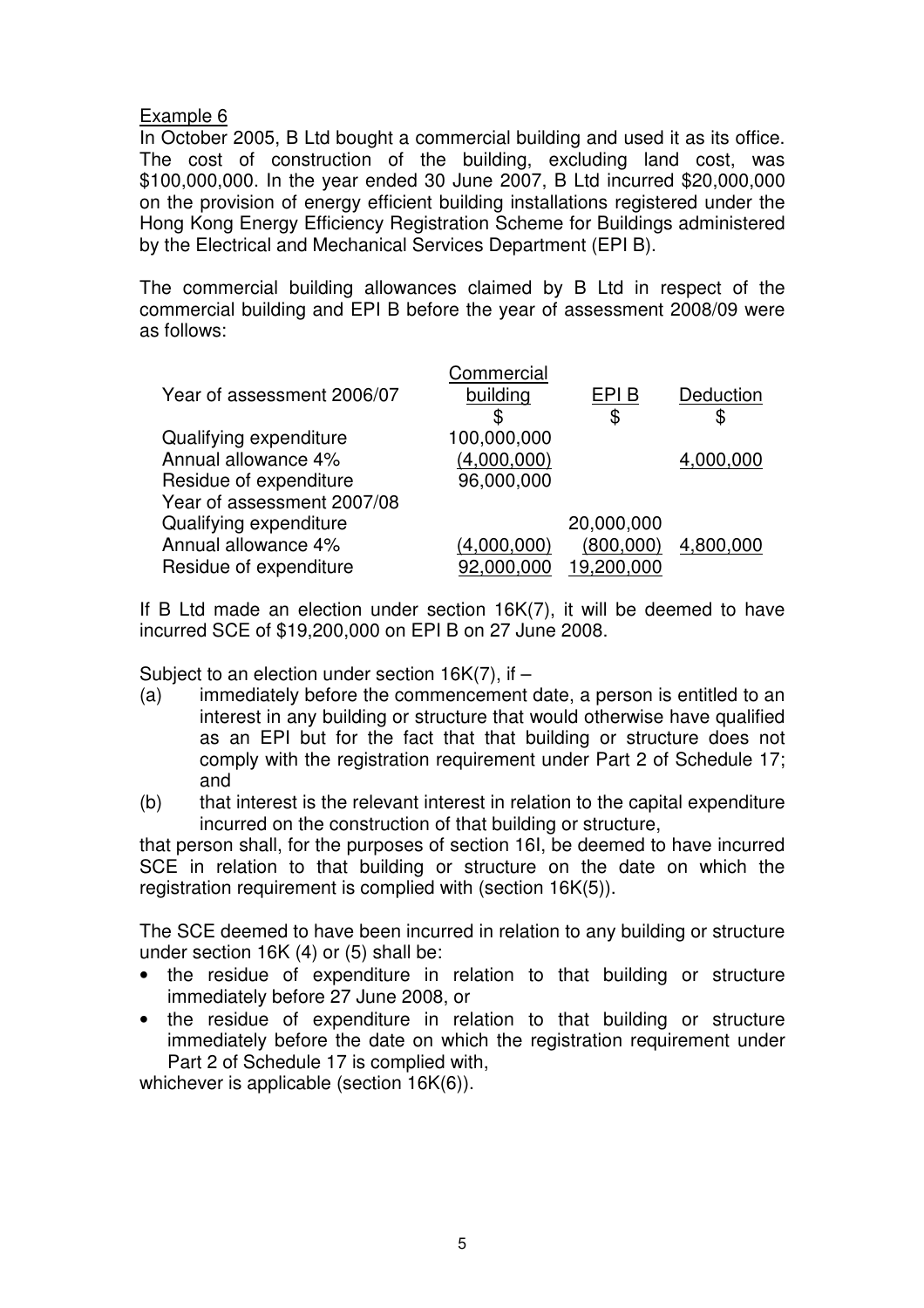If the energy efficient building installations of B Ltd in Example 6 were not registered under the Hong Kong Energy Efficiency Registration Scheme for Buildings administered by the Electrical and Mechanical Services Department until 10 July 2008 (which was later than 27 June 2008 and fell within the basis period for the year of assessment 2009/10) and B Ltd made a section 17K(7) election in respect of EPI B for the year of assessment 2009/10, the SCE deemed to have been incurred in relation to EPI B is \$18,400,000 being calculated as follows:

| Deduction |
|-----------|
|           |
|           |
| 4,800,000 |
|           |
|           |

## **Election under section 16K(7) for accelerated deduction in respect of EPIs**

Where a person is deemed to have incurred SCE on EPIs under section 16K(4) or (5) (the relevant provision) in the basis period for any year of assessment, the relevant provision applies to him only if he, at any time within one month after the date on which a notice of the assessment made in respect of that year of assessment under section 59 is given under section 62, elects in writing that the relevant provision shall so apply to him (section 16K(7)). An election under section 16K(7), once made, is irrevocable (section 16K(8)).

#### Example 8

If B Ltd in Example 6 wants to obtain accelerated deduction in respect EPI B for the year of assessment 2008/09, it can make a section 17(K) election in writing in its profits tax return for the year of assessment 2008/09 or lodge the election to the Inland Revenue Department within one month after the notice of profits tax assessment 2008/09. On making a valid election, B Ltd can claim an accelerated deduction of \$3,840,000 in respect to EPI B for the year of assessment 2008/09, being calculated as follows:

|                            | Commercial  |             |           |
|----------------------------|-------------|-------------|-----------|
| Year of assessment 2008/09 | building    | EPI B       | Deduction |
|                            | \$          | S           |           |
| Residue of expenditure b/f | 92,000,000  | 19,200,000  |           |
| Annual allowance 4%        | (4,000,000) |             | 4,000,000 |
| Residue of expenditure c/f | 88,000,000  |             |           |
| Deduction 20%              |             | (3,840,000) | 3,840,000 |
| Unallowed amount c/f'      |             | 15,360,000  | 7,840,000 |

Once B Ltd has made a valid election under section 17K(7), it cannot subsequently withdraw its election.